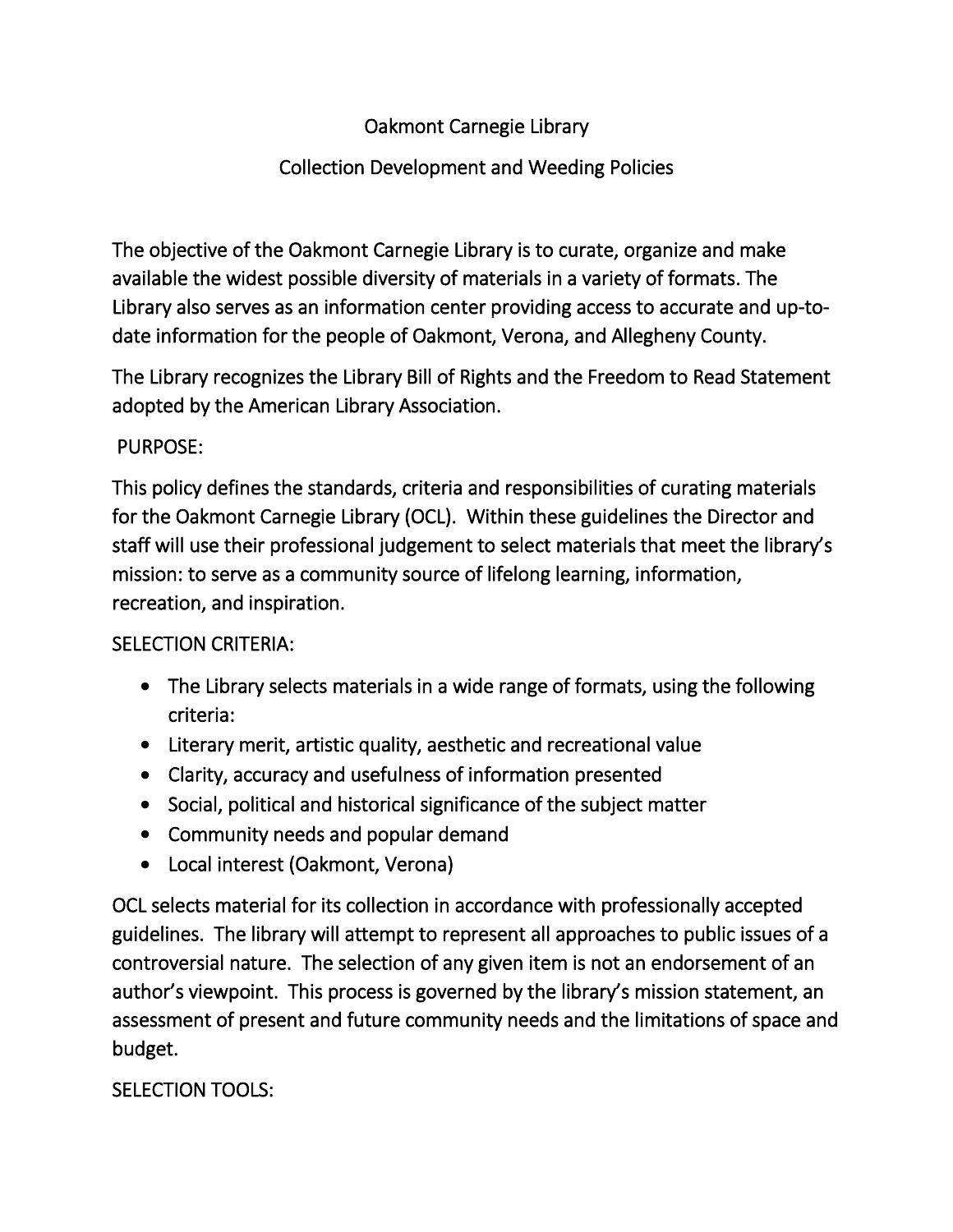Professional staff members read current library and review journals to suggest materials for purchase. These journals include Library Journal, Booklist and School Library Journal among others. In addition, sources such as major national newspapers, local publications and weekly news magazines are used.

- Purchase suggestions library users are encouraged to suggest titles and/or subjects. The above stated selection criteria will be used in order to review these suggestions.
- Self-Published Materials We desire to support local authors while maintaining the standards used for the permanent collections and have set specific guidelines for self-published materials. Authors wishing to contribute books to the library must meet the criteria listed below:
	- o Authors must be Oakmont or Verona residents, or the book must take place in Oakmont or Verona
	- $\circ$  Each book must be approved by the appropriate librarian before being accepted for placement.
	- o Books will be accepted as donations from the author or publisher
	- o Books will not be purchased at patron request unless they have been reviewed in standard sources. Patrons may donate copies of authors' self-published books. These will be evaluated in accord with the Library's collection development policy and are not guaranteed inclusion in the collection.

# RECONSIDERATION OF LIBRARY MATERIALS:

While anyone is free to reject Library materials of which she or he does not approve, the freedom of others to access these materials cannot be restricted. The Library does not stand in loco parentis. Parents and guardians have the responsibility to guide the reading, listening and viewing choices of their own minor children. Selection of adult collection materials cannot be inhibited by the possibility that items may be accessed by minors. An individual may express his or her objections to particular Library materials by completing a *Request for Reconsideration* form which they can request at the front desk. The written complaint is then reviewed by the Library Director, and the Board. The decision of the Board is final. A written reply conveying the decision of the Board shall be sent to the complainant.

DESELECTION OR WEEDING OF LIBRARY MATERIALS: